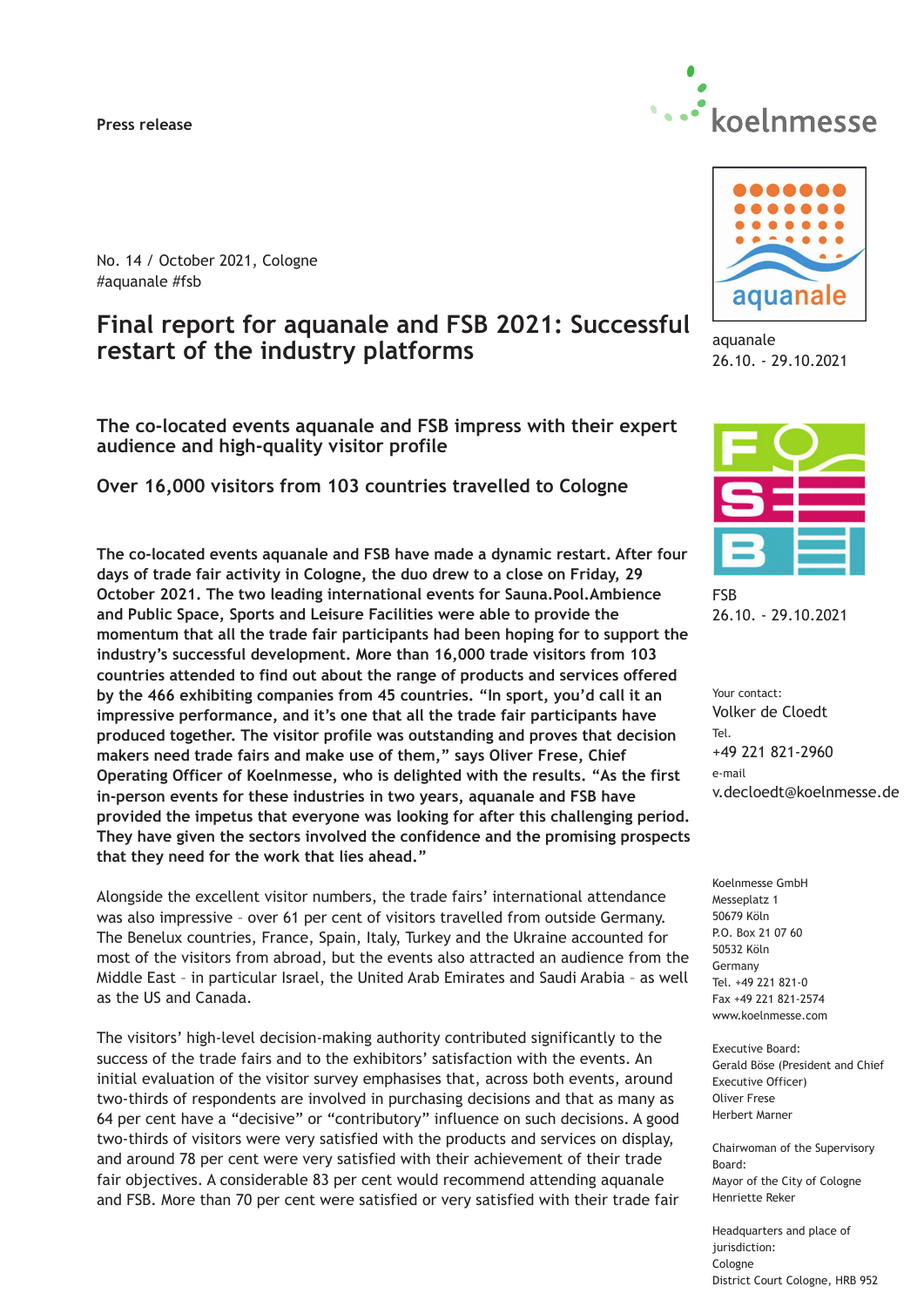

Page 2/4

visit in the context of the current situation, and roughly 65 per cent of respondents are already planning to attend the events in two years' time.

## **aquanale 2021:**

Some 176 companies from 28 countries showcased the latest products and designs for constructing modern, sustainable and innovative swimming pool and wellness facilities at aquanale 2021. Sustainability, material composition and, naturally, energy efficiency were among the key issues this year. "aquanale 2021 was defined by its high-quality visitor profile and expert audience," says Dietmar Rogg, President of the German Association for Swimming Pools and Wellness (bsw). "The exhibitors and visitors that I spoke to were very happy to finally be able to experience the sights and sounds of a trade fair again because the industry does not just live its profession – it also brings 'its' event platform to life with its enthusiasm. And anyone who is enthusiastic and enthuses others will be successful." High levels of satisfaction were also notable among the companies that appeared in the EWA Village, hosted by the European Waterpark Association: They reported excellent discussions and good deals signed.

The International Swimming Pool and Wellness Forum, organised by the trade fair's conceptual sponsors, the bsw and IAKS (International Association for Sports and Leisure Facilities), demonstrated its international appeal as a platform for trends, networking and business. This year, the four-day forum focused on sustainability and digitalisation, best-practice examples from the 2021 IOC IPC IAKS Architecture Prizes, developing healthy and sustainable pools, technology and law, the EU Biocidal Products Regulation in practice, the safe opening of public pool facilities during the pandemic, training and continuing professional development for pool attendants, and technical pool tours.

The prize-giving ceremony for the 2020 EUSA Awards, presented by the European Union of Swimming Pool and Spa Associations, was also hosted at aquanale. The awards recognise the most beautiful domestic outdoor and indoor pools, hot tubs, spas, pools with an enclosure, and pools with an automatic cover.

### **FSB 2021:**

Participants in FSB 2021 numbered 288 companies from 37 countries and presented a comprehensive overview of the full range of products and topics related to public spaces, playground equipment, outdoor fitness, sports facilities and equipment, sports flooring and stadium infrastructure. "The right signal at the right time – FSB and the IAKS Congress have brought together the industry's key players and rekindled that face-to-face dialogue that is so important. After all, concepts that are jointly supported and then implemented by all stakeholders are vital as we move towards sustainable and climate-friendly sports and leisure facilities. Only a concerted approach will help us face the upcoming decisions in an environment that has been transformed by the pandemic," concludes Dr Stefan Kannewischer, President of the IAKS.

Taking place in a hybrid form for the first time this year, the IAKS Congress once again lived up to its reputation as a global source of inspiration for the sports and leisure industry. Over 340 guests and delegations from 34 countries, plus an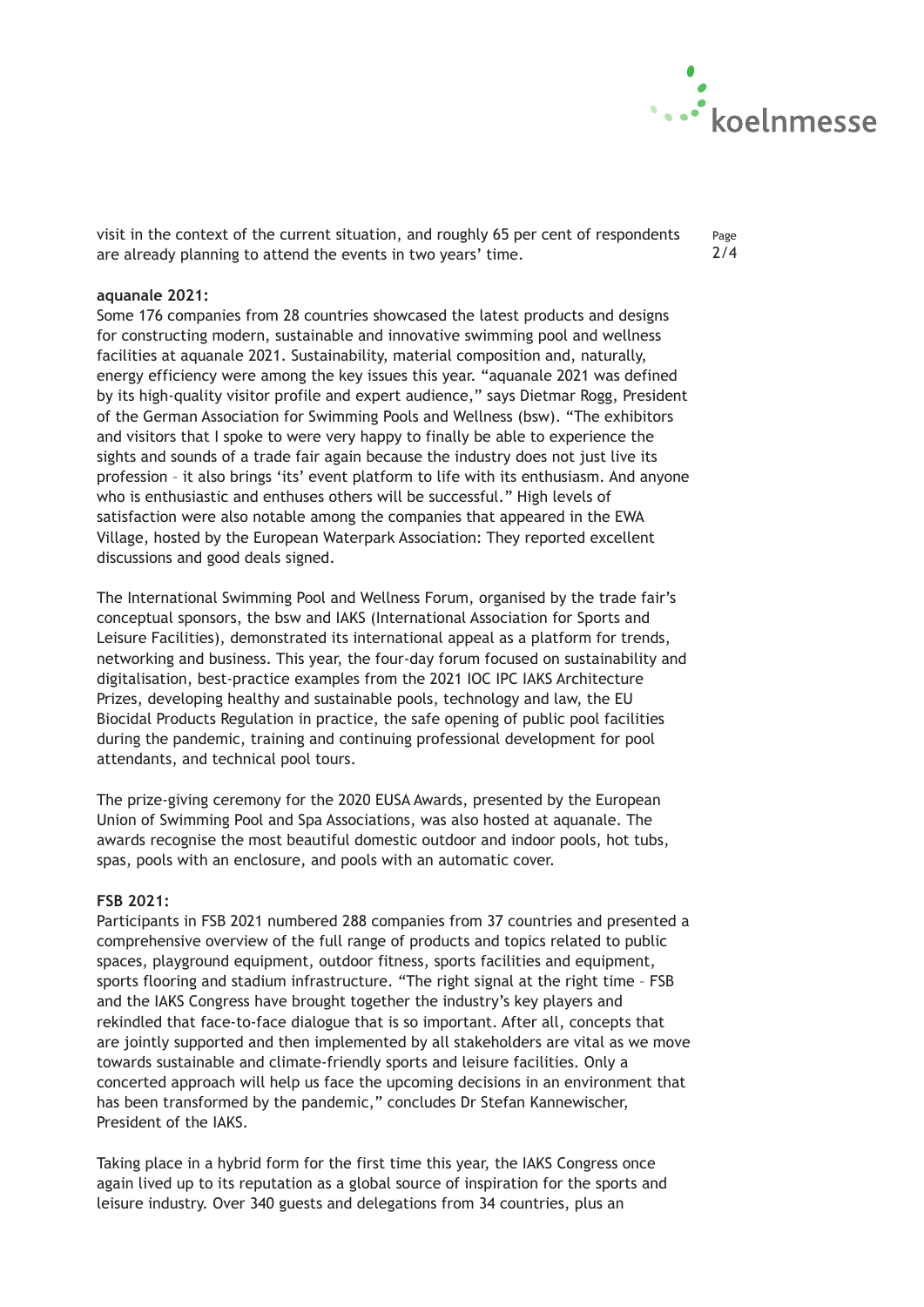

Page 3/4

additional 85 unique users who accessed the event online, took the opportunity to find out about current trends. The overarching theme of the IAKS Congress this year was "developing healthy and sustainable communities". On the evening of the first day of the trade fair, innovative and sustainable sports and leisure facilities were recognised with the 2021 IOC IAKS Awards and the IPC IAKS Distinction for Accessibility. In addition, the IOC, IPC and IAKS presented the Architecture and Design Awards for Students and Young Professionals. All 30 award-winning projects in this year's IOC IPC IAKS Architecture Prizes were showcased in a special event at the IAKS trade fair stand.

Another section of the trade fair that was well attended was the area organised by the German Association for Playground Equipment and Leisure Facility Manufacturers (BSFH e.V.). The particular focus here was on the topics "Creative schoolyard design – pupils need exercise" and "Playground safety".

The STADTundRAUM themed area also attracted a great deal of interest with its workshops, congress topics, the well-established plannerFORUM, the presentation of the German Playground Award (Deutscher SPIELRAUM-Preis) and an attractive special event on current topics, including the design of public spaces, mobility and urban planning and development.

Decision makers from clubs, municipalities, policy-making and stadiums as well as leading companies in the sports facility industry gathered to engage in exciting discussions in the SPORTNETZWERK.FSB networking area. The initiative is organised by Koelnmesse and Sportstättenrechner, the online cost calculator for sports facilities.

### **The next aquanale and FSB will be held from 24 to 27 October 2023.**

Further information is available at www.fsb-cologne.com and www.aquanale.com

# **Note for editorial offices:**

Aquanale/FSB Cologne photos are available in our image database on the Internet at www.aquanale.com/imagedatabase or www.fsb-cologne.com/imagedatabase

Press information is available at: www.aquanale.com/pressinformation or www.fsbcologne.com/pressinformation If you reprint this document, please send us a sample copy.

**FSB on LinkedIn:** www.linkedin.com/showcase/fsb-cologne/about/ **FSB on Xing:** www.xing.com/events/fsb-2019-meet-the-professionals-2000667 **FSB on Youtube:** www.youtube.com/user/fsbcologne **aquanale-Blog:** www.bsw-web.de/aquanale **aquanale on Facebook:**